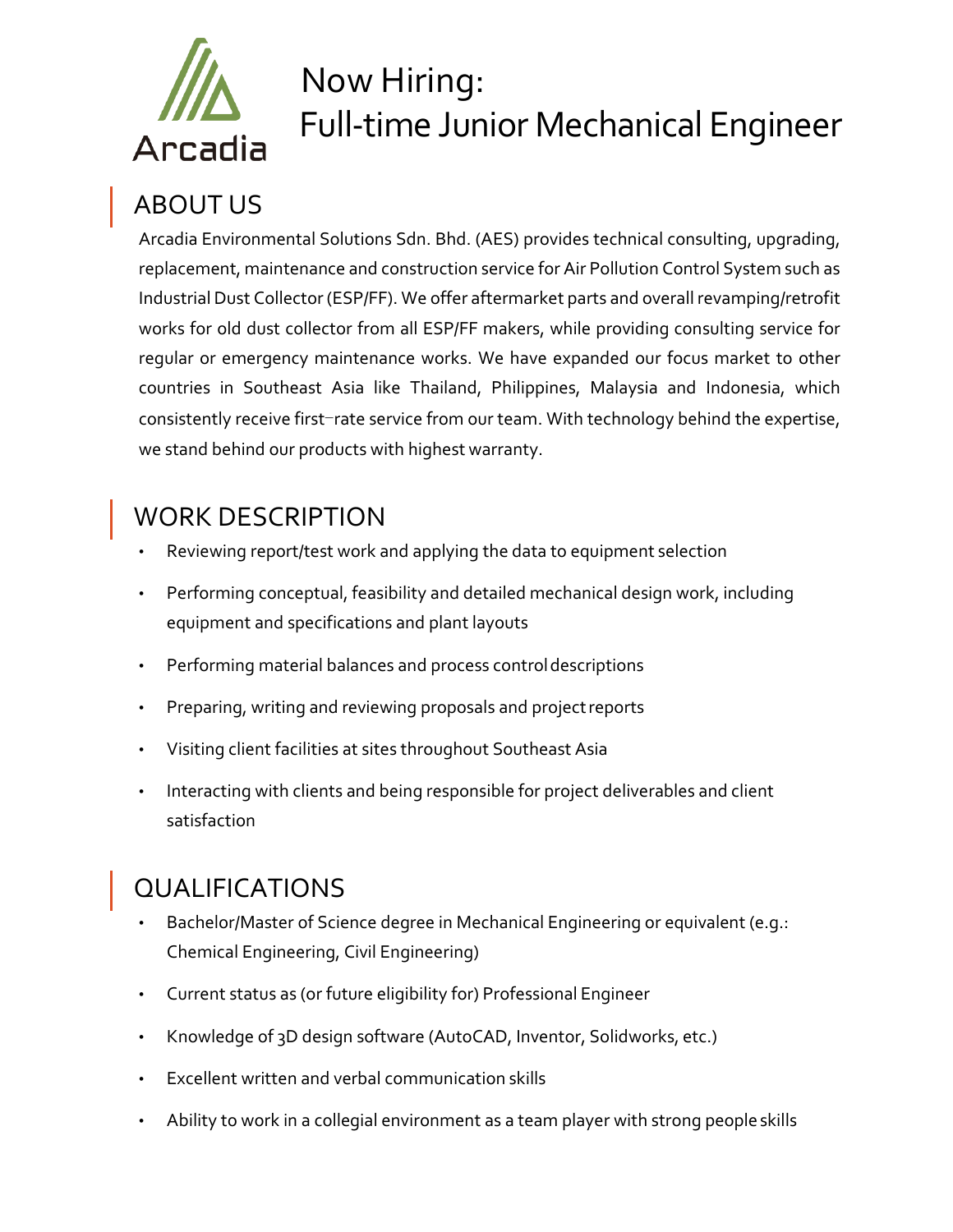- Be well versed in risk assessment and general Health & Safety requirements
- Be available for local and international business travel and extended workinghours when required

## **BENEFITS**

- Holiday incentives for Three Chinese Festivals
- National Health Insurance and Labor Insurance provided
- Year-end Bonus and Performance Bonus
- Paid-leave (including sick, maternity, paternity, marriage and compassionate leave)
- Subsidies for transportation and education
- Full company internal training
- Company trip
- Flexible working hour
- Business travel allowances
- Team building events

#### REMARKS

- Salary can be discussed during interview or in accordance with company's regulations
- Work permit and ARC will be provided for foreign students

#### CONTACT INFORMATION

**Person in-charge:** Ms. Lin

**Phone number:** 02-8791-1379 Ext: 11

**Email:** [caridee.lin@aes-arcadia.com](mailto:caridee.lin@aes-arcadia.com)

**Website:** [http://www.aes-arcadia.com](http://www.aes-arcadia.com/)

**Address:** Rm. 1, 2F.-2, No. 24, Ln. 123, Sec. 6, Minquan E. Rd., Neihu Dist., Taipei City 114, Taiwan (R.O.C.)

Candidates interested in this position please send your CV and relevant documents to: [caridee.lin@aes-arcadia.com](mailto:caridee.lin@aes-arcadia.com) with an email title of "AES\_Junior Mechanical Engineer [Name]"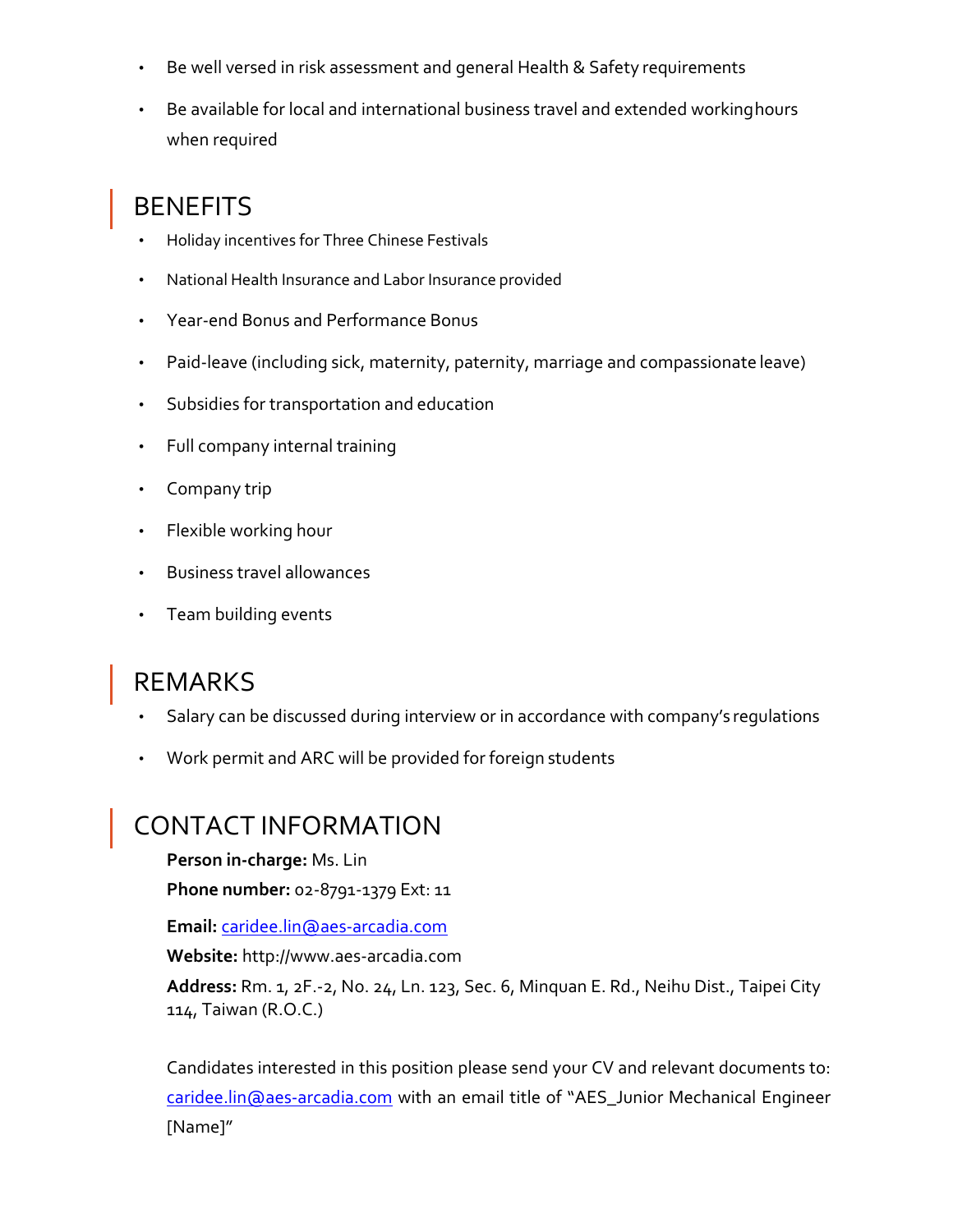

# Now Hiring: Full-time Junior Electrical Engineer

## ABOUT US

Arcadia Environmental Solutions Sdn. Bhd. (AES) provides technical consulting, upgrading, replacement, maintenance and construction service for Air Pollution Control System such as Industrial Dust Collector (ESP/FF). We offer aftermarket parts and overall revamping/retrofit works for old dust collector from all ESP/FF makers, while providing consulting service for regular or emergency maintenance works. We have expanded our focus market to other countries in Southeast Asia like Thailand, Philippines, Malaysia and Indonesia, which consistently receive first-rate service from our team. With technology behind the expertise, we stand behind our products with highest warranty.

## WORK DESCRIPTION

- Visiting client facilities at sites throughout Southeast Asia
- Reviewing report/test work and applying the data to equipment selection
- Assist the Lead Electrical Engineer in preparing engineering calculations such as load flow analysis and short circuit analysis
- Prepare technical specifications for equipment procurement and construction contracts, and write reports for power system studies such as arc flash analysis, protective device coordination, and transient stability studies
- Assist and participate in on-site commissioning activities on large capital industrial projects

## QUALIFICATIONS

- Bachelor/Master of Science degree in Electrical Engineering or equivalent (e.g.: Chemical Engineering, Civil Engineering)
- Good command in English. Knowing other Southeast Asia languages is a major plus
- Strong personal commitment to safety
- Ability to work in a collegial environment as a team player with strong peopleskills
- Be well versed in risk assessment and general Health & Safety requirements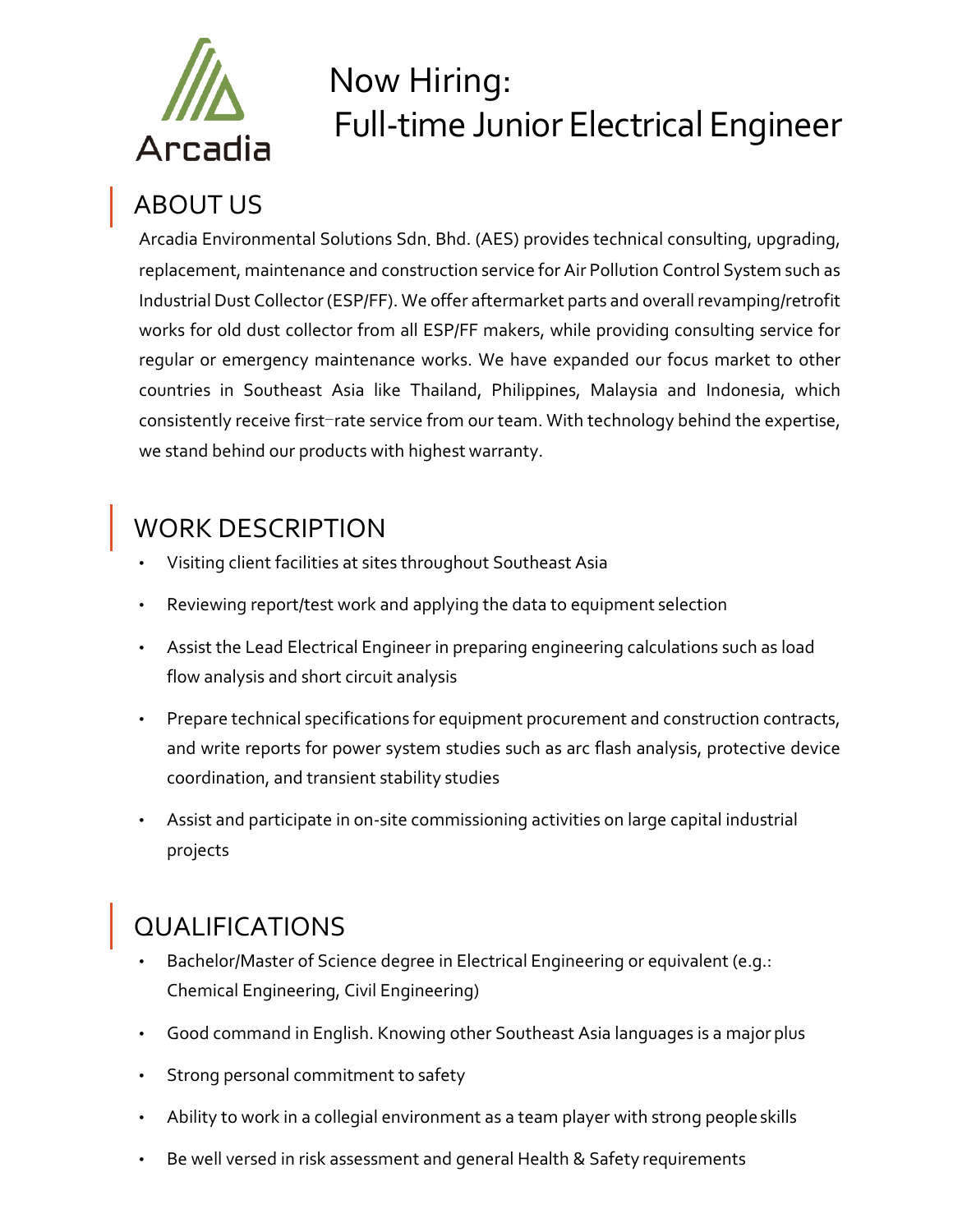• Be available for local and international business travel and extended workinghours when required

## **BENEFITS**

- Holiday incentives for Three Chinese Festivals
- National Health Insurance and Labor Insurance provided
- Year-end Bonus and Performance Bonus
- Paid-leave (including sick, maternity, paternity, marriage and compassionate leave)
- Subsidies for transportation and education
- Full company internal training
- Company trip
- Flexible working hour
- Business travel allowances
- Team building events

#### REMARKS

- Salary can be discussed during interview or in accordance with company's regulations
- Work permit and ARC will be provided for foreign students

#### CONTACT INFORMATION

**Person in-charge:** Ms. Lin

**Phone Number:** 02-8791-1379 Ext: 11

**Email:** [caridee.lin@aes-arcadia.com](mailto:caridee.lin@aes-arcadia.com)

**Website:** [http://www.aes-arcadia.com](http://www.aes-arcadia.com/)

**Address:** Rm. 1, 2F.-2, No. 24, Ln. 123, Sec. 6, Minquan E. Rd., Neihu Dist., Taipei City 114, Taiwan (R.O.C.)

Candidates interested in this position please send your CV and relevant documents to: [caridee.lin@aes-arcadia.com](mailto:caridee.lin@aes-arcadia.com) with an email title of "AES\_Junior Electrical Engineer [Name]"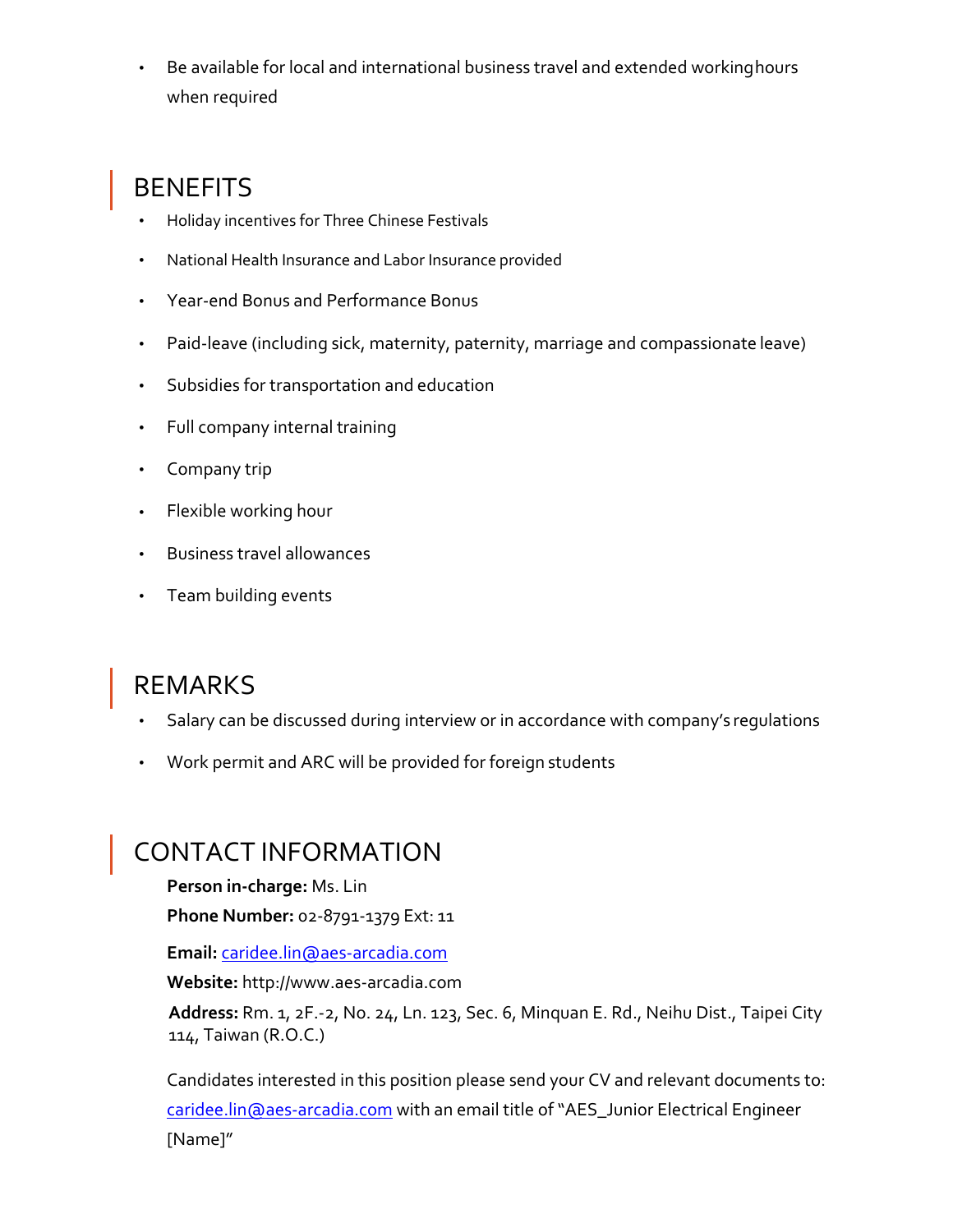

# Now Hiring: Sales Coordinator

# ABOUT US

Arcadia Environmental Solutions Sdn. Bhd. (AES) provides technical consulting, upgrading, replacement, maintenance and construction service for Air Pollution Control System such as Industrial Dust Collector (ESP/FF). We offer aftermarket parts and overall revamping/retrofit works for old dust collector from all ESP/FF makers, while providing consulting service for regular or emergency maintenance works. We have expanded our focus market to other countries in Southeast Asia like Thailand, Philippines, Malaysia and Indonesia, which consistently receive first-rate service from our team. With technology behind the expertise, we stand behind our products with highest warranty.

## WORK DESCRIPTION

- Visiting client facilities at sites throughout Southeast Asia
- Direct visit and marketing of upgrade services and spare parts products for Electrostatic Precipitator (ESP) to customers in Taiwan and Southeast Asia.
- Conduct product presentation, provide technical information for ESP, clarify customer inquiries and follow up quotations and orders execution.
- Maintain good relation with plant engineers and collaborate with various.
- Good command of English both in writing and speaking.

# QUALIFICATIONS

- Bachelor/Master of Science degree in Electrical Engineering or equivalent (e.g.: Chemical Engineering, Civil Engineering)
- Good command in English. Knowing other Southeast Asia languages is a major plus
- Strong personal commitment to safety
- Ability to work in a collegial environment as a team player with strong people skills
- Be well versed in risk assessment and general Health & Safety requirements
- Be available for local and international business travel and extended working hours when required